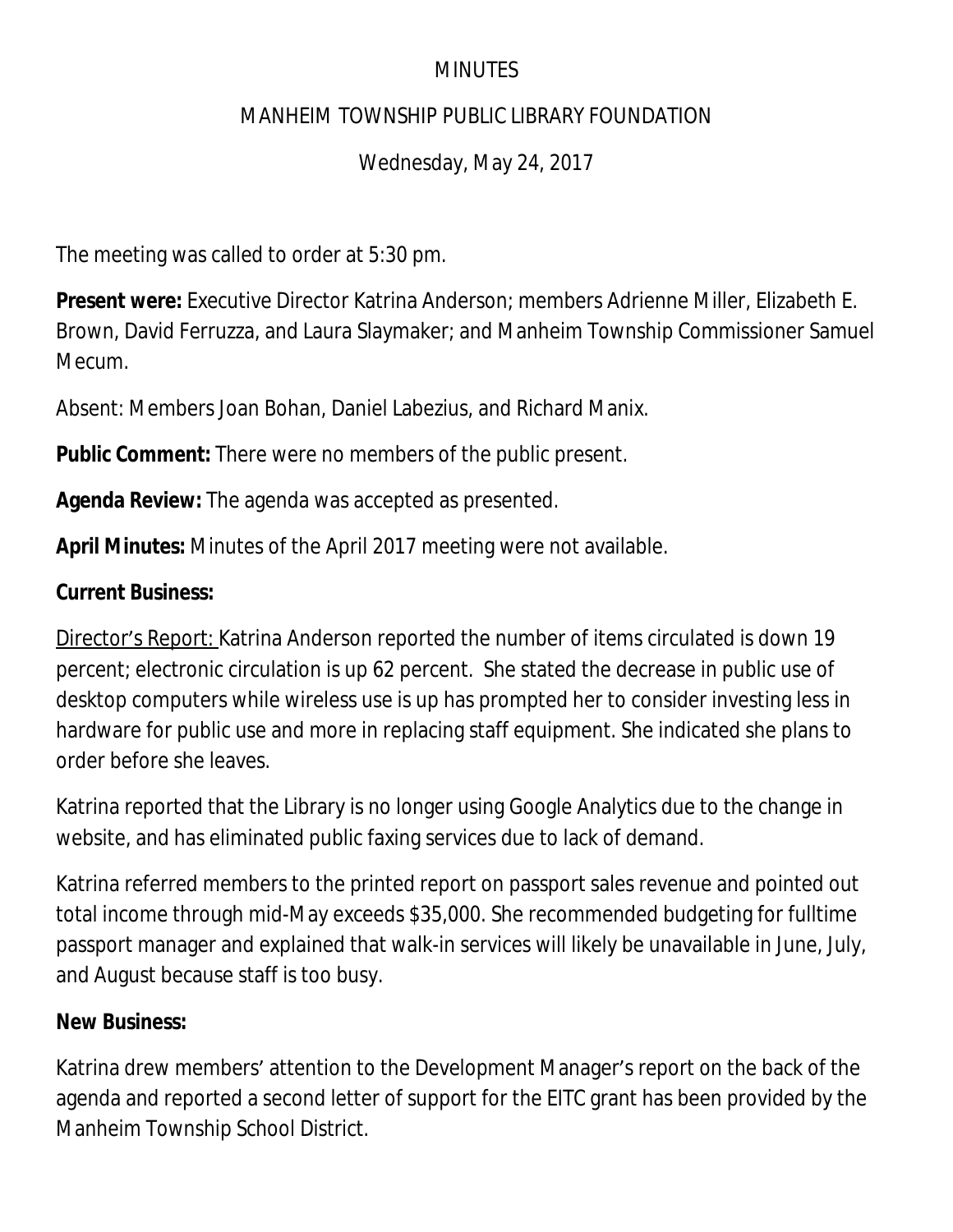## **Old Business**

Night at the Races: A printed report was provided. It was agreed the event is worth doing again, but that expenses can be cut by doing more preparation, including catering a pared down menu, in-house. It was suggested planning, including sponsorship solicitation, should begin earlier.

Isaac's Community Night: This was more successful than last year.

Volunteer Appreciation Event: Katrina stated the event was a lot of fun with about 60 volunteers attending and the highlight of the evening being Ronni Sakamoto's hula lessons. According to Katrina the event cost \$763.

Director Search: There was considerable discussion about the lack of progress in replacing Katrina. For example, the two candidates who have applied are unqualified. Sam Mecum agreed to discuss with Township Manager Sean Molchany the Board's concerns regarding lack of wider posting of the position, the job description, and the need to extend the application deadline. It was also agreed the Board offer its services to provide more input into the process, including initial review of applications.

Katrina stated she will prepare some materials regarding interim staffing. There was also discussion of the prospect for more key staff retirements before the end of the year and the need to upgrade to fulltime, at some point, the Youth Services position.

Adrienne stated she hopes to host a Board farewell for Katrina at her home. June 24 was discussed as a possible date.

Development Manager's Report: This is provided on the rear of the agenda. David Ferruzza reported he and Tim Smedick attended a "Power of the Day" program at Elizabethtown College, and he wondered, with lots of advance work and a wish list, whether this would be a good fourth fundraising event for the Library.

# **Standing Committee Reports**

Facilities: Katrina stated the Recreation and Parks Department will be asked to provide a sign to deal with the public's disrespect for the new water feature on the patio.

According to Katrina wood staining and touch-up painting will begin in early June.

David presented a "not exhaustive" illustrated list of property concerns both in and out of the building. It was suggested he approach Gene Pelland, about the one-way signs misdirecting Park visitors near the Stoner Grille since he has had no response from management there.